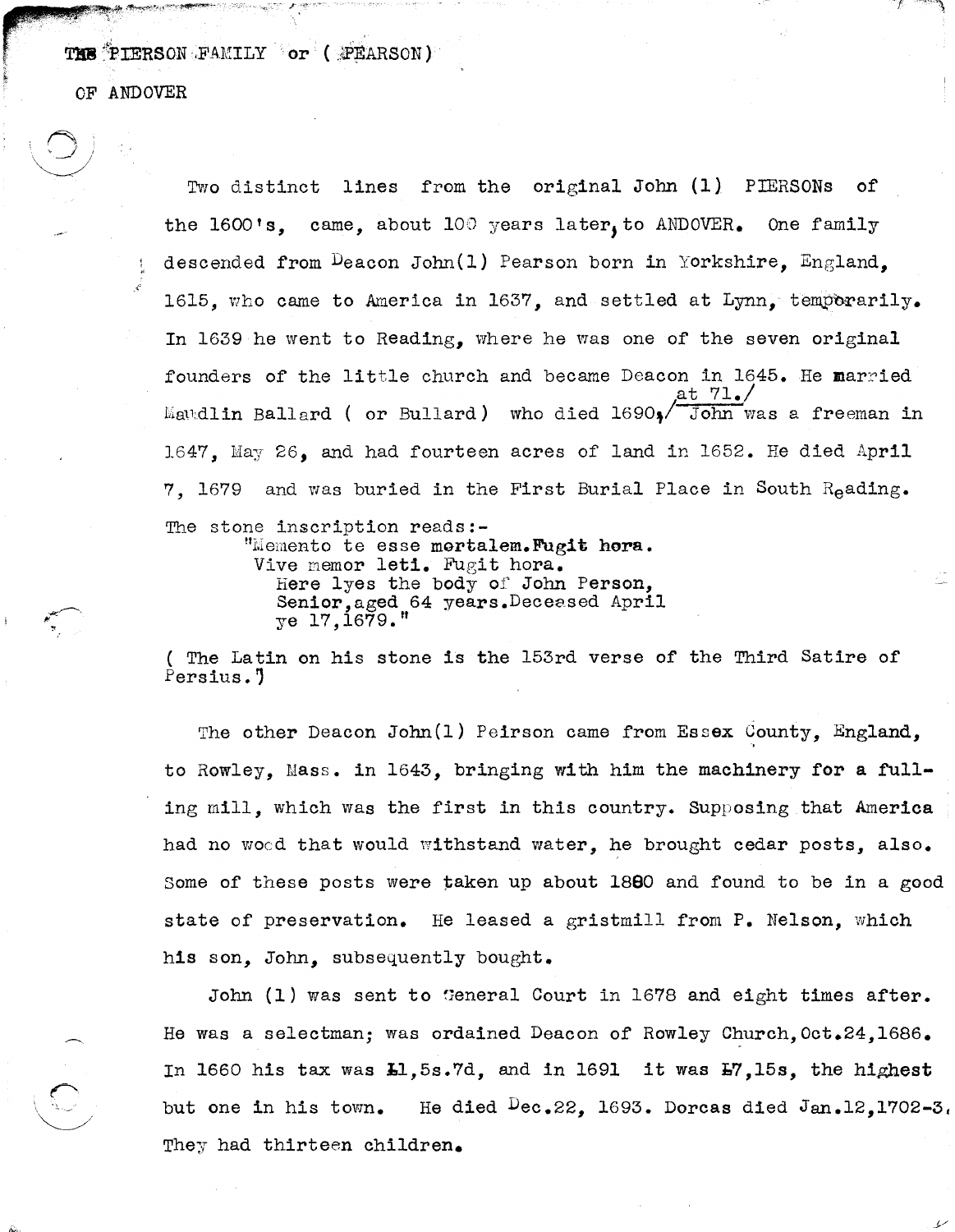One of the ANDOVER lines, that of the Rev. Abiel Pearson (originally Pierson), comes from the son of John (1) Pierson of Rowley, and his wife, Dorcas. This line was through  $:-$ 

Benjamin (2) Pierson, b. 1658; went to Newbury, Mass.; m. Hannah Thurston, Jan. 20, 1680; she was the daughter of David Thurston and wife, a Miss Pell; she was b. dan. 20,1659; she d. in 1731, a few weeks after her husband's death. They had 6 sons and six daughters. Of these:-

David  $(3)$ , b. 1702; m. Miss Jane Noyes; she d. 1773 at 69; he d. 1778.

Benjamin (3), b. 1690; lived in Byfield, 1721; was called "Ensign"in 1736;m. Jane ---, who was b. 1698; he d. 1774; she d. 1782. They had:-

Benjamin  $(4)$ , b.1721; m. Jane Woodman; they had:-

Abiel (5), b. Nov. 14, 1756; m. Mary Adams (Polly) of York, Maine, April 21. 1788: they lived in Andover: she d. Feb.13. 1800, at 41. He m. 2nd., Debora Sparhawk of Portsmouth, N.H., June 28, 1816; she d. 1838 at 75. He was a graduate of "artmouth, 1779 and was a physician here. He died May 22, 1827.

David  $(3)$  Pierson( $\text{Denjamin}(2)$  John(1) and wife, Miss Jewett, had:-David  $(4)$ , b. 1728 ; think he m. Jane Jewett. They had:-

Eliphalet  $(5)$ , b. 1752; he graduated from Harvard, 1773; was a Rev.; he m. 1st., Friscilla Holyoke. July 17.1780: she was daughter of Fier Holyoke; she d. here at Andover, March 29, 1782, while her husband was Principal at P.A. Academy: she was 42 at death. Eliphalet m. 2nd., Sarah Bromfield, Sept.29, 1785; she was daughter of Édward Bromfield, of Harvard.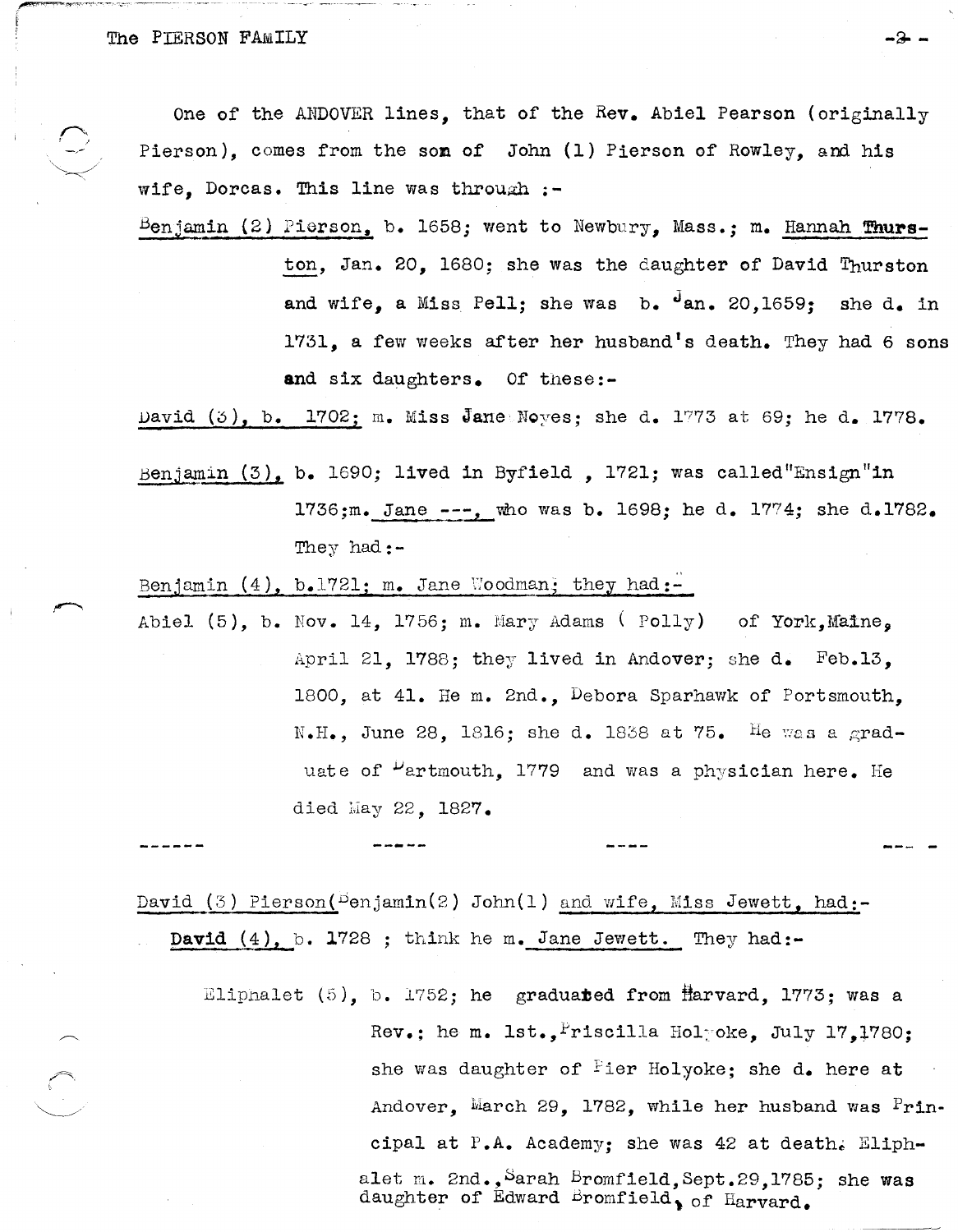## The PIERSON FAMILY  $-3-$

( E1iphalet (5) Pierson, cont.)

Eliphalet was  $\frac{P}{r}$ rofessor of Hebrew at Harvard, 1786-1808; he was 1st Professor at Andover Theological Seminary; was at Harvard a second time from 1820 to 1826. He died at Greenfield, N.H., Sept. 12, 1826.

Dr. Abiel (5) Pearson (Benj.(4)(3)(2) Jn.(1) and wife, "Polly" Adams:-David Sewell(6), b. Nov. 7, 1789; m. Sarah Wilder of Charlestown, 1820; she was daughter of Micah Wilder, and was b. in Andover; he joined South Church 1813 and Christ Church, 1838; they lived near Baptist Church in house that was moved to High street, and was later the <sup>H</sup>arding home. It was bought by Punchard, from  $\mu$ avid. He died March 26, 1871; she d. at 81,  $Feb.7,1872.$ 

Elizabeth Adams (6), b. March 10, 1791; d. unm. March 3, 1869.

Mary (6), b. May 3,1793; m. David Oliphant of Keene, N.H., 1815; they left for the church in Wells,  $me., 1816.$ 

Samuel Moody  $(6)$ , b. Feb. 3, 1800; moved away.

Rev. Eliphalet (5) Pearson ( $Dem(4-3-2)Jn. (1)$  and 1st w. Priscilla Holyoke:-Mary Holyoke (6), bpt. Nov. 10, 1782; m. Rev. Ephraim Abbott of Greenland, N.H., int. 1814 at Andover.

by 2nd wife, Sarah Bromfield:-

Henry  $\stackrel{\text{\scriptsize{\textsf{D}}}}{\sim}$  romfield(6) b. ----; Graduate of  $\stackrel{\text{\scriptsize{\textsf{H}}}}{\sim}$  arvard College,1816; a law;er; Edward (6), b. lived in Fa. : lived at Harvard, Mass.

 $Margaret (6)$ , b. minister. : m. Rev. I.H.T. Blanchard of  $H$ arvard, a Unitarian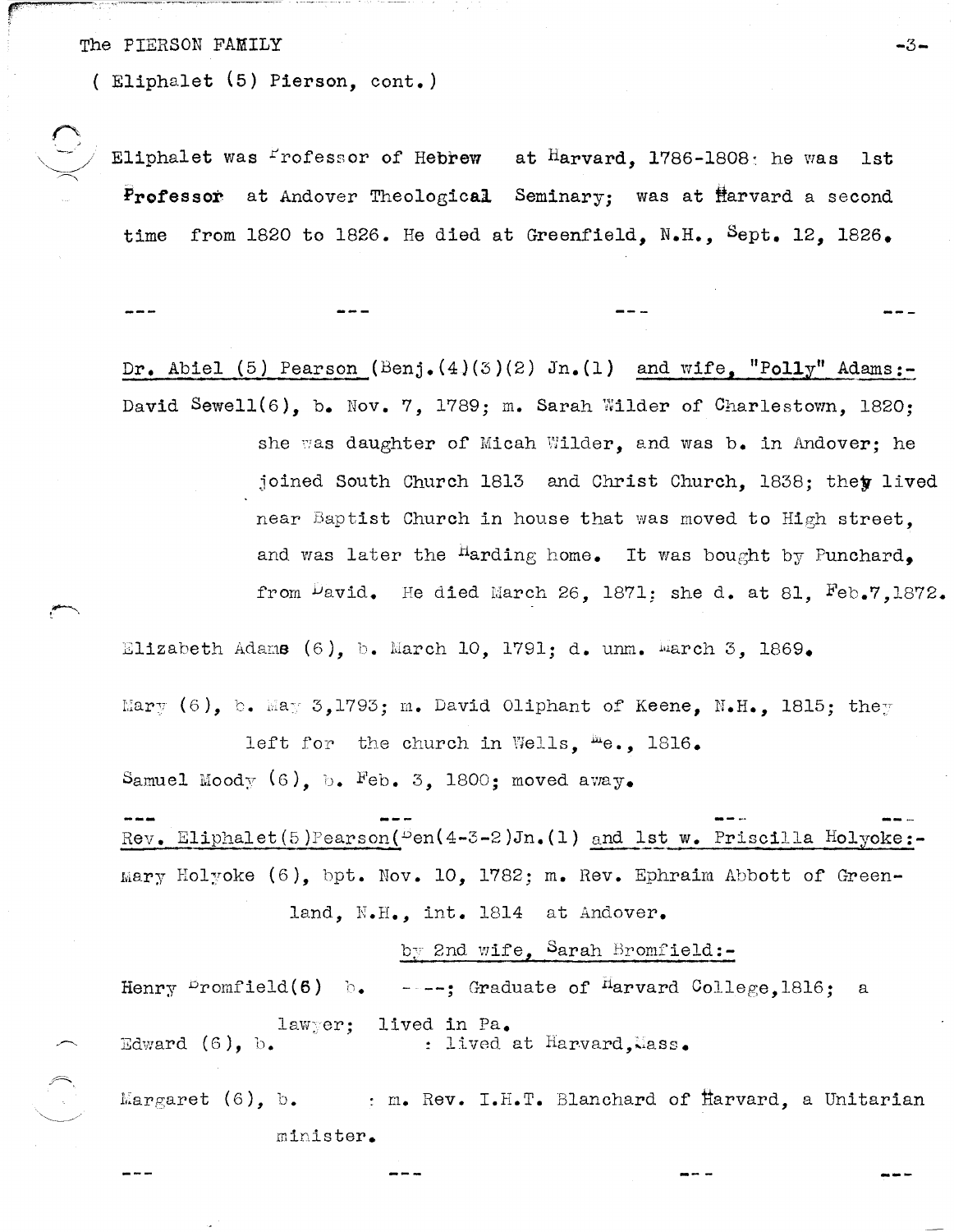Others of the *PIERSON* line in ANDOVER, come from the family of Deacon John (1) Pierson of Lynn and Reading, and his wife, Maudlin:-Mary (2), b. 1643. Bertha $\mathcal{H}_2$ ), b. 1645. Sarah  $(2)$ , b. 1648. John (2), b. June 22, 1650; m. Tabitha Kendall; she was daughter of Thos. Kendall and wife, Mary; she d. 1711; he was a  $D_{e}$ acon, 1712. •<br>•<br>•

His 2nd wife was Martha Goodman, a widow, the daughter of Thomas Lothrop, whom he m. in 1714; he was a Lieut. and Capt. He made his home in Lynnfield. 1689; he d. 1720.

James (2), *h.* in R<sub>e</sub>ading, 1652; no further trace.

John (2) Pierson ( John (1), and wife, Tabitha Kendall, had:-\ Tabitha  $(3)$ , b. 1681; m. John Good $\sum_{i=1}^{\infty}$  of Reading, 1696.

James (3), b. 1678; was a Captain; m. Hephzibah Swan, Feb.15,1698; she was dau. of Major Percy Swan and W. Mary Smith; she d. Jan.28%  $1723-4$ ; he m. 2nd., widow Hannah Osgood of Andover,  $1724$ ; she d. 1734; his 3rd wife was Frances----; he took up land in Haverhill in 1732 and went there to live, after purchasing the Wainwright house and a mill. He d.  $Dec.2, 1744$ , and is burded be side Hannah in the Pentucket Yard, at Haverhill.

John (3), b. 1684; m. Elizabeth Batchelder, 1706; she was daughter of Thomas White; was b.  $1672$ ; she d. 1710. John was a tailor at Lynn. They had no children and at his death his estate went to his brothers and sisters.

Kendall (3), b. May 3, 1688; pub. to Lydia Boardman, Feb.l0,1708-9; his 2nd wife was Mary Smith of Wilmington, whom he m. Mar. 14, 1738; he was a Deacon, at Wilmington.

-4-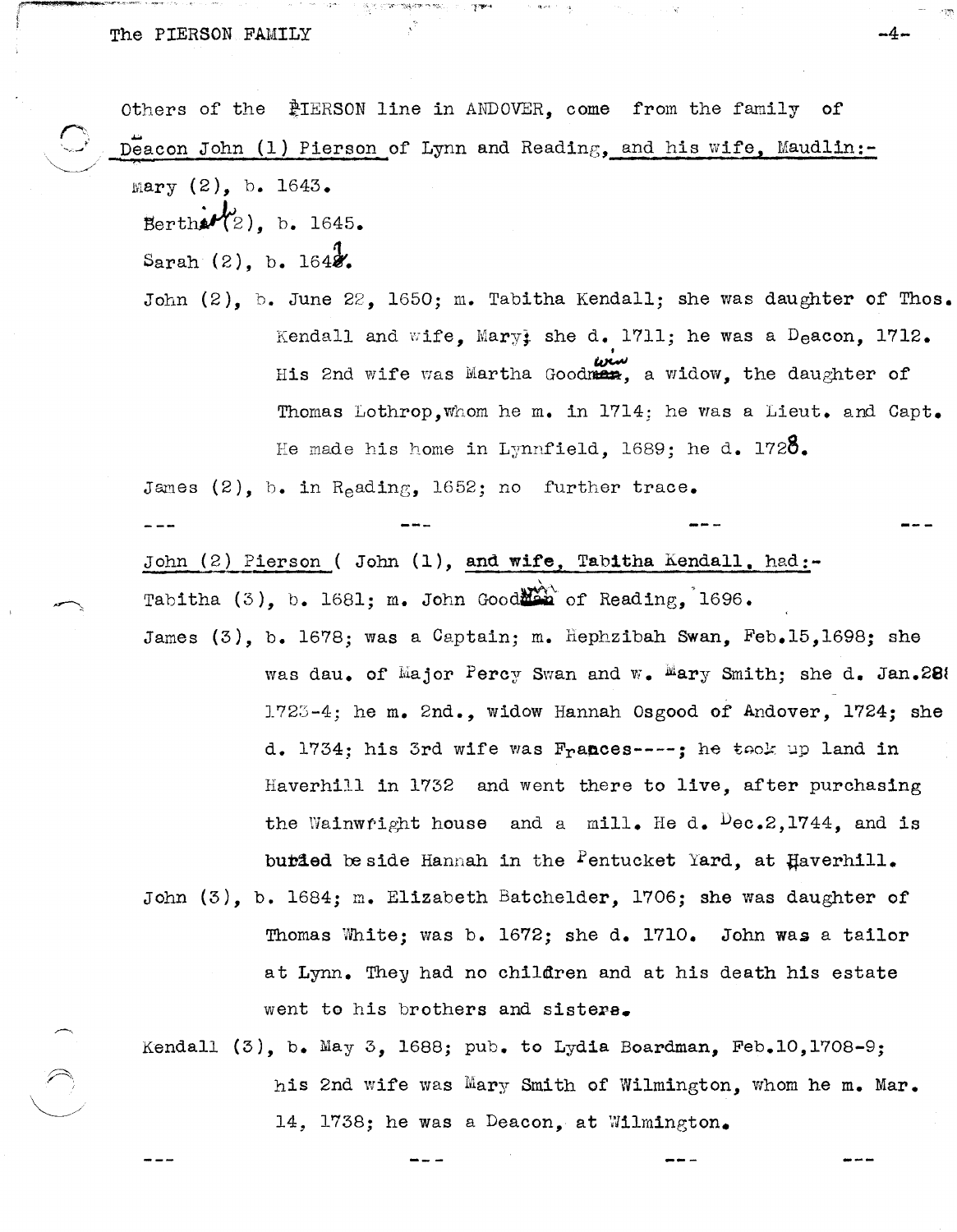<sup>~</sup>..... -,-, ..... ,,--~ -,,- '.'~- .. '. , ,"

James (3) Pierson(John (2) Deacon John (1) and  $H$ ephziba Swan, had:-

Hephziba (4), b. April 3, 1699; m. Samuel Hart- int. April 19,1718.

James (4), b. Nov. 14, 1701; m. Hephziba <sup>H</sup>artshorn of Reading, at Lynn, 1721.

-5-

Jonathan  $(4)$ , b. March 13,1704-5; he was of Reading; a cordurainer; he came to ANDOVER and lived here from 1734 to 1746, with his wife, Abigail, who died here July 27, 1746; he was 2nd Lieut. in a Troop of Horse in the French and Indian wars : he returned to Reading about 1750, when letters of administration on his father's estate were granted him. He took for a second wife, widow Tabitha Cowdry of Reading, 1747. About 1782 he

moved to LJndeborough, N.H., where he died, 1798.  $\texttt{John(4)}$ , b. March 10,  $\texttt{1709; m}$ . Rebecca Osgood of Andover.-int.-May 17,1732; he was a currier at Andover. Jonathan (4) Pearson ( $J<sub>ames</sub>(3)$  John (2-1) and wife, Abigail-, had:-

Amos (5), b. in ANDOVER, Dec.12, 1734; m. Elizabeth Nichols of Reading, Feb.14, 1758; she was daughter of Daniel Nichols; b. 1732. Amos was a Sgt. in Capt. Thos. Eaton's Co., Col. Green's Rgt. which started on the Alarm of April 19, 1775. They left Andover to live in  $R_{\rho}$  ading and at the close of the Hevolution moved to Lyndeborough, N.H., where he d. in a few years; his

widow survited.

Abigail (5), b. 1737; d. 1741 in ANDOVER.

Sarah (5), b. in ANDOVER, 1739.

Hannah  $(5)$ , b.  $"$ " 1741.

Samuel (5), b. " " ,1743; m. 1st, Lois Bancroft of Tyngsboro, -

> pub. in Lynnfield; his 2nd wife was Keziah (Danforth)Richardson.

Ben  $(5)$ , b. in ANDOVER; d. 1746.

twin (5)  $\cdot$  - and died with mother, July 1746.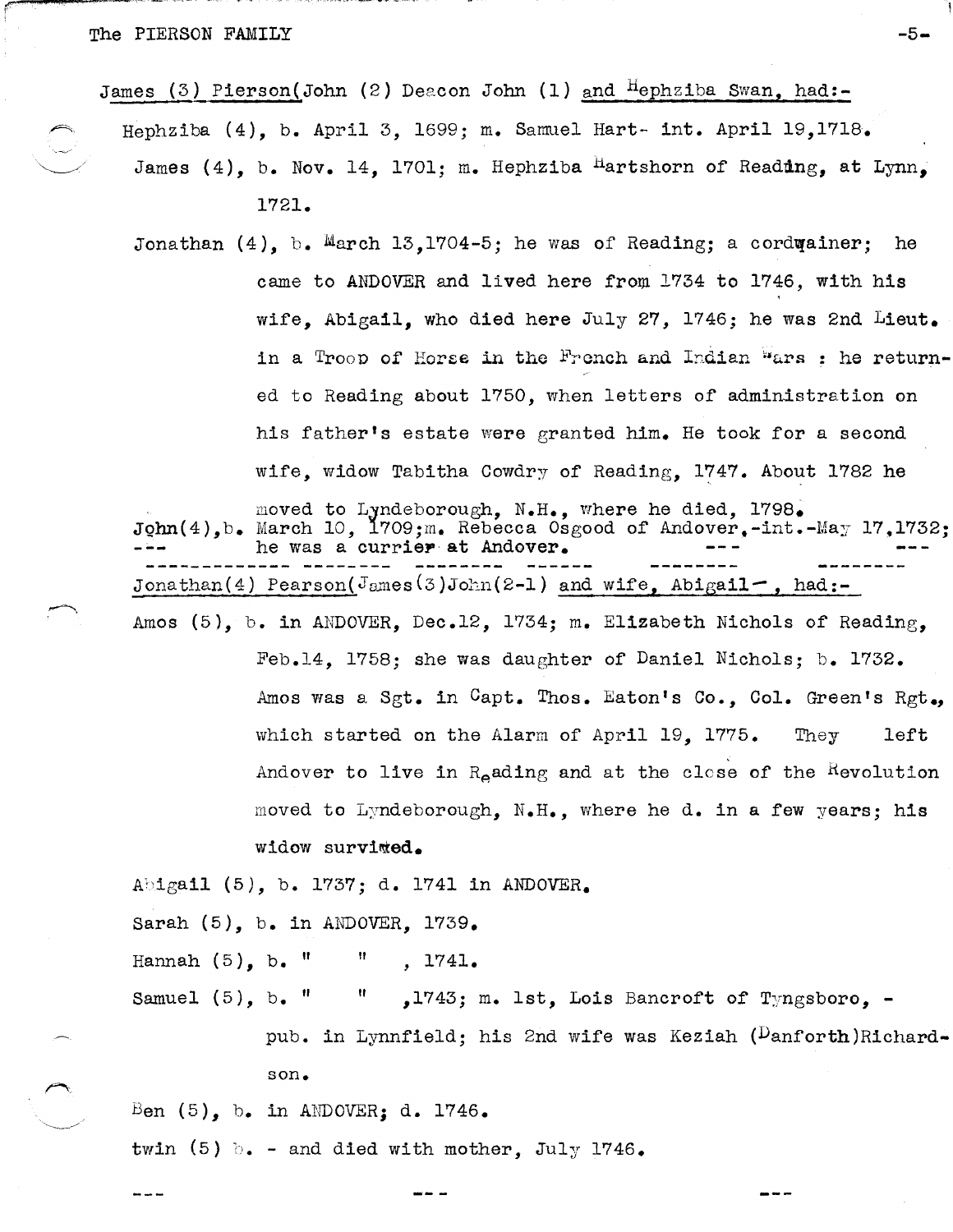$\sim$   $\sim$   $\sim$   $\sim$   $\sim$   $\sim$   $\sim$ r '

 $\bigcup_{i=1}^n a_i$ 

Kendall $[5]$  Pierson. (John (2-1) and wife Lydia Boardman, had: Thomas  $(4)$ , b. Dec.2b, 1709. Lidia l4), b. June 3, 1712. Kendall $(4)$ , b. $V_{\text{ec.3}}$ , 1714;d.  $F_{\text{eb.10}}$ , 1715. Sarah  $(4)$ , b. July 10, 1716; d. <sup>M</sup>arch 24, 1717/ Kendall (4), b. Aug. 3, 1717. Sarah (4), b. Oct. 4, 1719. William  $(4)$ , b. March 15,1721-2 in Lynn; d. in Wilmington, Dec.13,1731. Nathan  $(4)$ , b.Aug. 14,1725; m. 1st, Mary Wilson, Jan.16,1746; he m. 2nd., Rebecca Tay of Woburn, Oct.31, 1766; he was in Revolution. Mary (4), b.Jan.2,1728; d.y.

Mary (4) 2nd., b. in Wilmington, April 12, 1739. Lydia (4), b. April 7, 1740. Elizabeth  $(4)$ , b. Nov. 2, 1742. Kimball (4), b. June 14,1745

 $Nathan(4)$ Pierson(Kendall(3)John(2-1) and wife,Mary Wilson, had:- $M$ oses  $(5)$ , b. at  $W$ oburn,  $1754$ ; m.ist, $H$ ephzaba (5) Jones, Nov. 27, 1781; she was dau. of Joshua Jones;b. June 25, 1762; she d. 1784;Moses was adm. of estate of his brother-in-law.Joshua Jones, May 1, 1782 ; he lived at Wilmington; he m. 2nd., June 4. 1785. Lois Holt. He d. in Andover, 1835.

William (5), b. at Woburn, 1759;m. Sarah (5) Jones, dau. of  $P$ avid; she was b. Nov. 12, 1760; Wm. has Revolutionary War record. Thomas $(5)$ , b. 1752.

Mary  $(5)$ , b. 1756.  $H_{\text{ephziba}}(5)$ , b. 1761; d. 1775. Aaron(5), by.2nd w.Rebecca Tay; b.1767;m. 1st, Mary--;2nd, "ehitable; d. 1821; Mehitable d. 1844 at 76.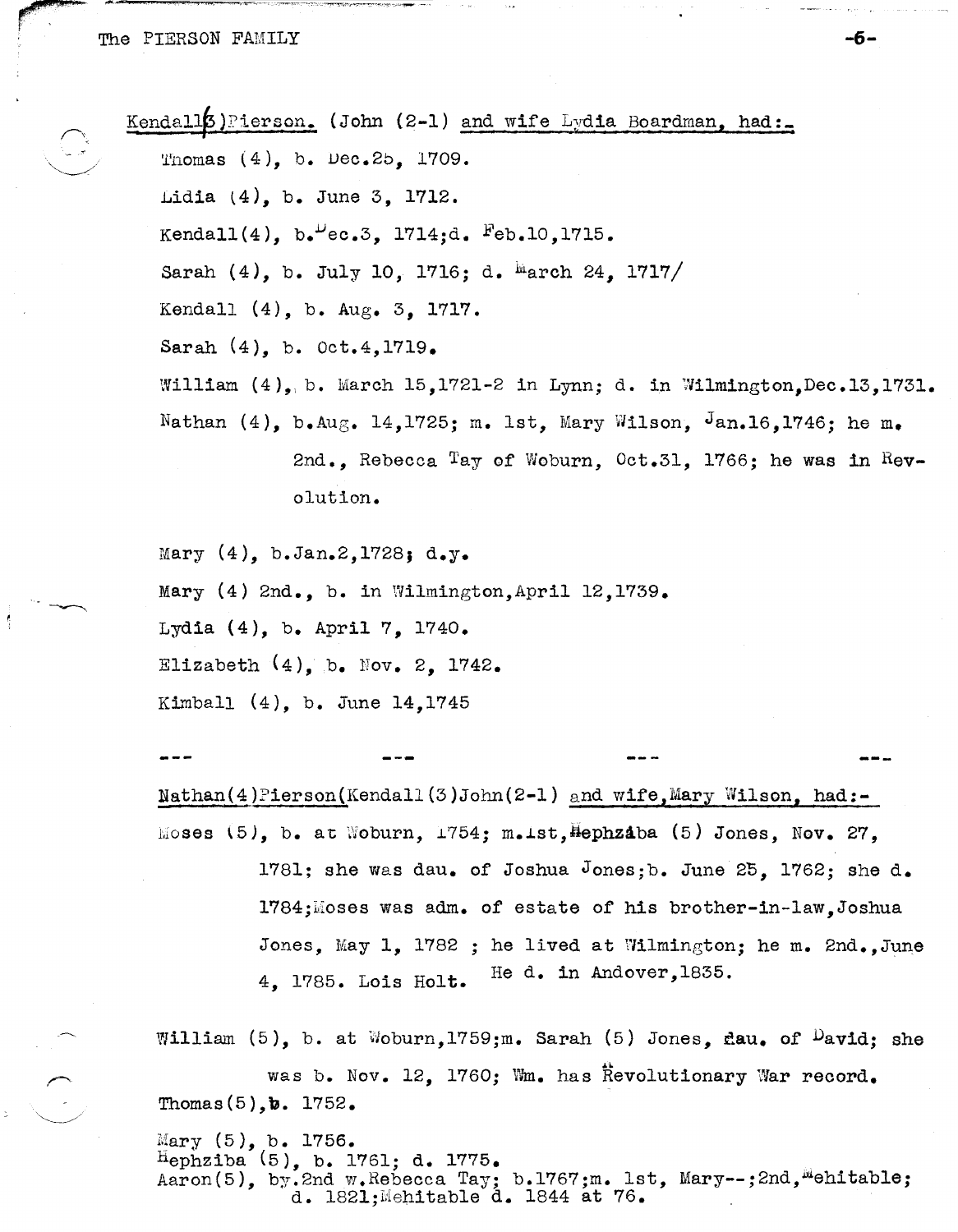Moses  $(5)$ Pierson(Nathan(4)Kendall(3)John(2-1) and Hephziba Jones, had:-Moses  $(6)$ , b. 1782; m. Susan Wyman of Woburn, 1804. Abie1 (6), b. 1784; d.y.

by 2nd wife, Lois Ho1t:-

Thomas  $(6)$ , b. 1785; think he m. Lucy Trow, in Andover, 1811. They had:-Thomas Trow  $(7)$ , b. May 10, 1814.

Nathan (6), b. 1787; m. Lydia - --; she d. 1847, age 57; he d. 1855; had ch. Hephziba  $(6)$ , b.1790;m. Wm. Tucker of Andover, 1815.

Joseph (6), b. 1792;m. Sally Foster at Andover, 1814; she was of Ashby; she d.  $1853$  at 64; he d.  $1841.$ 

Abie1 (6), 2nd., b. 1795; m. Jerusha Damon, daughter of Ezra; she was b. in

North Reading;d. in Ballardvale, Feb. 24,1884 at 79. Jabez(6), b.1797.  $James (6), b. 1799.$ Amos  $(6)$ , b.1802.

Kendall (6), b. 1805;d. April 1824.

 $Joseph (6) Pierson(M_ses (5)Nathan (4)Kendall (3)Jn. (2-1) and Sally Foster: -$ Joseph J. (7), b. Feb. 5,1820; m. Dorcas Chadwick of So. Berwick, Me., 1847. They

lived in house in B'vale, marked "hugh Wilson" on 1852 map. In 1864 the lived in the Curtis place, then held by Dr.Whiting; later he bought the Alfred Bandroft homestead;he d. Jan.4,1892. Sarah Jane $(7)$ , b.1816;m. Geo. Pearson of Reading, 1842;res. Lawrence, 1868. Hannah Trow(7), b.1818; m.1848, Albert Bancroft, son of  $\normalsize \mathbb{W}$  and Caroline, b.1819. Mary Elizabeth(7), b.1821; m.1846, Josiah H. Currier of  $M$ edford; son of David

## and Susan.

( Joseph Pearson lived for a time in the Henry Flint house in Ballardva1e, which was owned by the Ballardvale Corp., in 1850. This was built on the site of the old David Nunt house, which was burned down. It was occupied  $b_{\mathcal{T}}$  a Cruikshank, a Tumball and a McDonald family, in turn, before Pearson to ok it, and after him, it was the home of  $W_m$ . Marland.)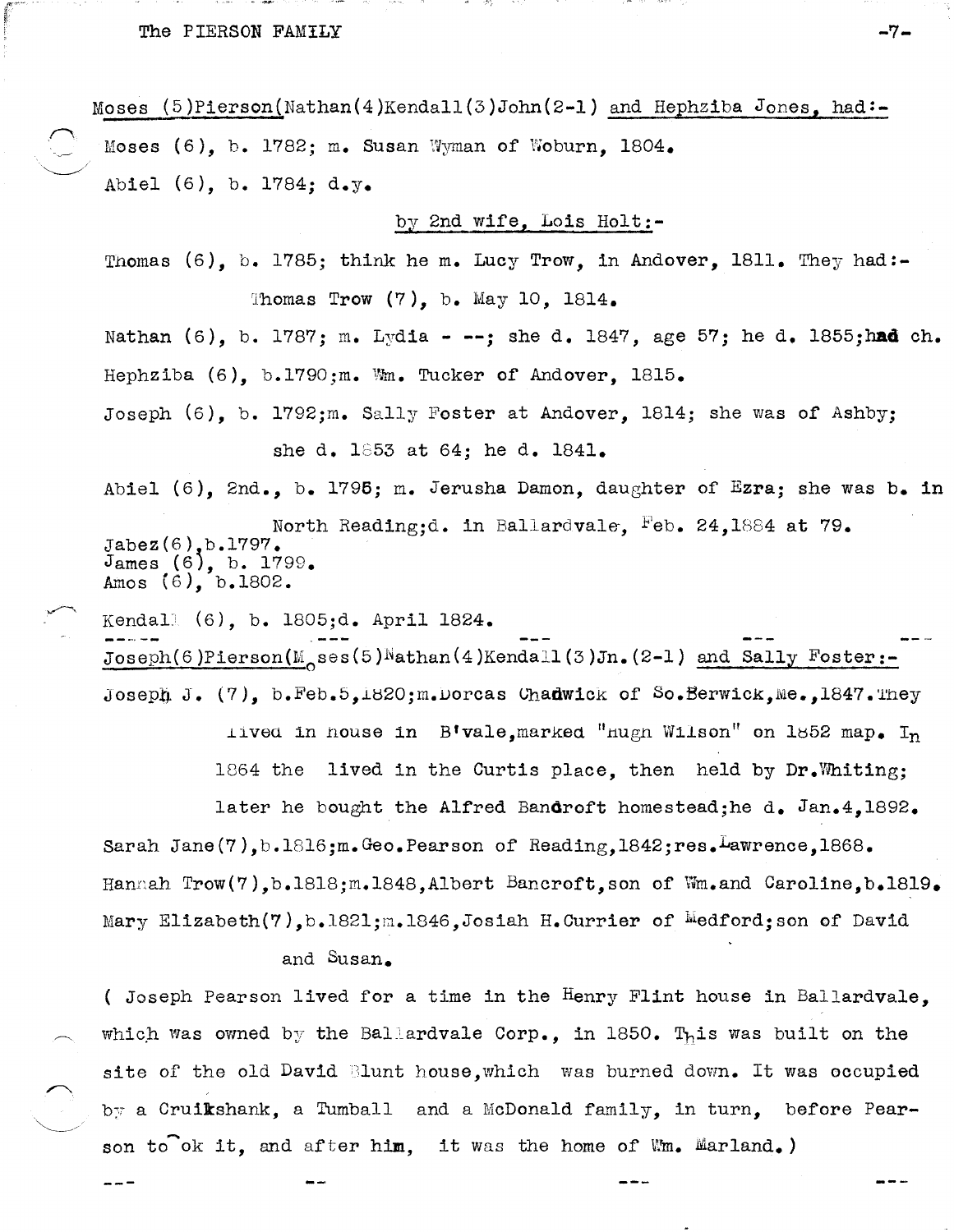Samuel(5)Pierson(Jona(4)Jas.(3)Jn.(2-1) and 1st wife.Lois Bancroft:- $Lois(6)$ ,  $b$ . **; m. David Sweating of So. Reading.**   $Mary$  (6), b. ; m. Sam Wade of Woburn. Timothy(6), b. ; a tanner; went to Conn; d. in N.Y. state; m. lst., Eunice Chapman; had 2 other wives.<br>Jonathan (6), b. : a carpenter of Boston. ; a carpenter of Boston.  $K$ endall (6), b. ; a carpenter; unm. ;drowned in West Indies. by 2nd wife, Kezia Danforth:-Pamelia (6), b. 1785 ; unm. d. 1846 in Lynnfield.<br>1806/ Sally (6), b. 1788 ; m. Sam Farker of  $Rye$ , N.H.; m. 2nd., Richard Mansfield of Lynn. Dorothy  $(6)$ , b.1791;d.y. Kezia (6), b. ; m. Tom Richardson. 1824. George  $(6)$ ,1795 ; of Andover, 1834; m. Susan Richardson  $\overline{7}$  in Lawrence. his 2nd w. was Sarah J. Pearson John  $(6)$  d.y. Child (6) d.y. Belinda  $(6)$ , b.1797 ; m. Ben Boynton; had :--Henry (7) Boynton ; lived in West Andover.<br>Ben Jr. (7)  $^{\prime\prime}$ --- $A$ biel(6)Pierson( $M$ oses(5) $M$ atnan(4) $M$ enda $1L(5)$ Jn. (2-1) and Jerusha, had:-~~rter7 Abiel(, b.1822; we callea him "Porter"; a jolly soul; m. Sara!l Ann Townsend, 1846; she d. in 1886. Hannah (7), b.1825. Henry Everett (7), b. 1827.  $J$ erusha Annabelle  $(7)$ , b. 1830; m. Job Wade of Stoneham, 1850. *George Otis (7), b. 1833; m. Adeline C. Upton, 1852.* Edw. Damon  $(7)$ , b. 1835; m. Frances H. Bryant,1862. Lived in Ballardval

> over 40 years; d. 1915; buried in Spring Grove  $G$ emetery;he was in Civil War,.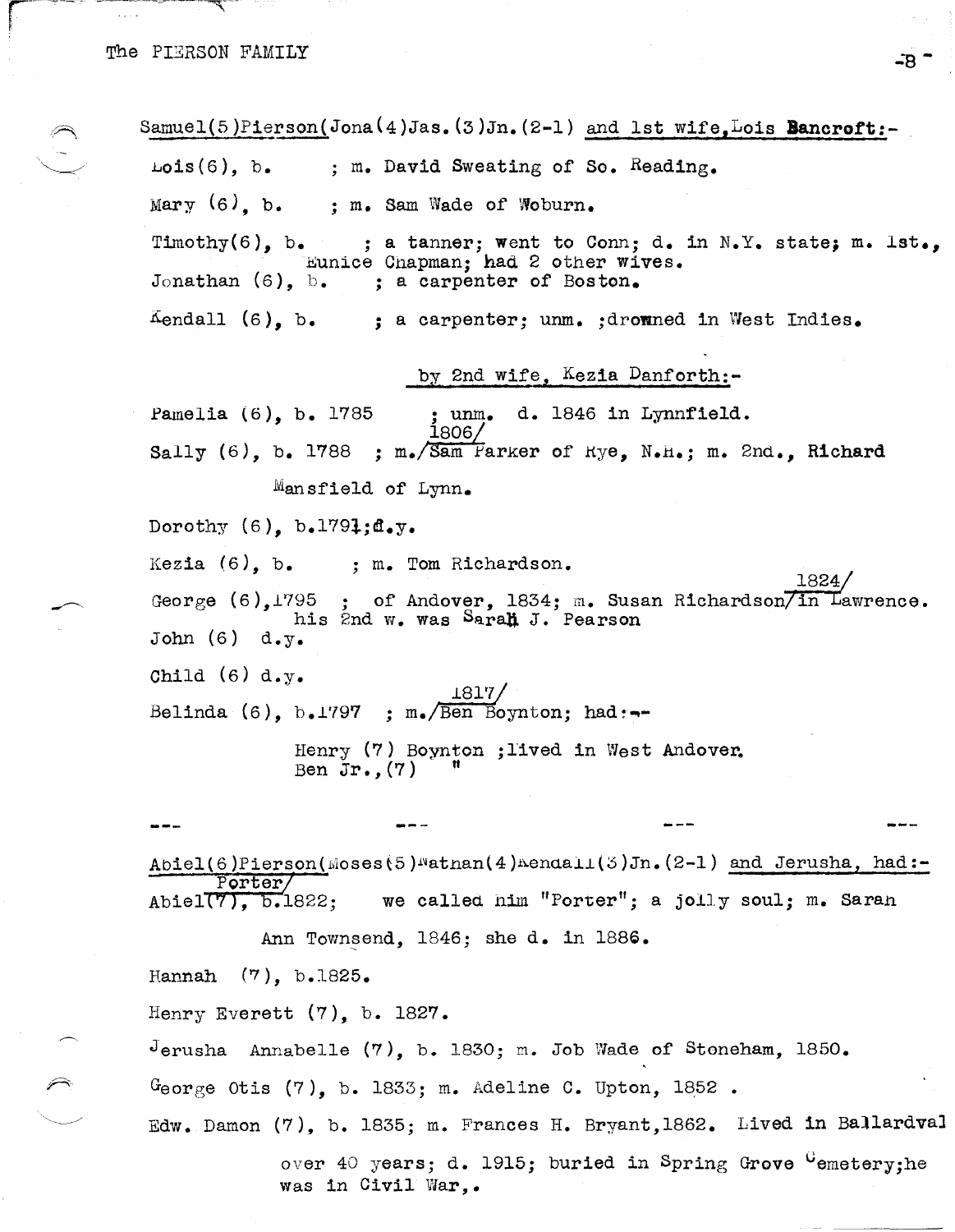The PIERSON FAMILY

Children of Abiel Pierson and wife. Jerusha Damon, (cont.) :-Catherine  $(7)$ . b. ; m. Nathan Mears. 1853. lived in B'vale. David Niles  $(7)$ ,  $b_{\bullet}1841$  : m. Josepha Kimball, 1859; d. in Andover. at 54. Aug. 12, 1896.

Eunice Frances (7). b. 1845: m. Henry Harnden. 1861: lived in Reading Willis (7), b. 1849; d. in 5 days.

Edward D. (7) Pierson(Abiel(6)Moses(5)Math(4)Mendall(3) and Frances.had:  $\mathbb{W}$ alter (8). b. in Wilmington. : livea E. Bentley  $(8)$ , b.

Joseph J. (7) Pierson (Jos. (6) Moses (5)  $Nath(4)$  Kendal (3) & Dorcas Chadwick:-George  $h(8)$ , b.Oct.12,1848; grad.from public schools and P.A. Academy; 1870; worked on the farm in Scotland District, which with his brothers, he made into one of the most successful farms in Andover; d.1908; survided by a widow. Among the wealthiest residents of Andover. Frank  $(8)$ ; d. before 1908. Fred  $(8)$ John(4) Pearson(James (3) John (2-1) and wife, Rebecca Osgood, had:- $Feb.29$ John (5), b.  $/1736$ ; m. Abigail Tyler, 1769, Aug. 3. She was b. Nov. 2, 1750; dau. of Jacob and Abigail Tyler; they had:

Rebecca  $(6)$ , b. Jan.4, 1770; bapt . in North Church.

Susanna  $(5)$ , b. July 13, 1740; m. Wm. Ingalls, May 26, 1761; they had:-Susanna (6), b. April 27, 1763.

Elizabeth  $(5)$ , b. 1745.

Hannah  $(5)$ , b. 1751.

Dorcas  $(5)$ , b. 1753.

#####